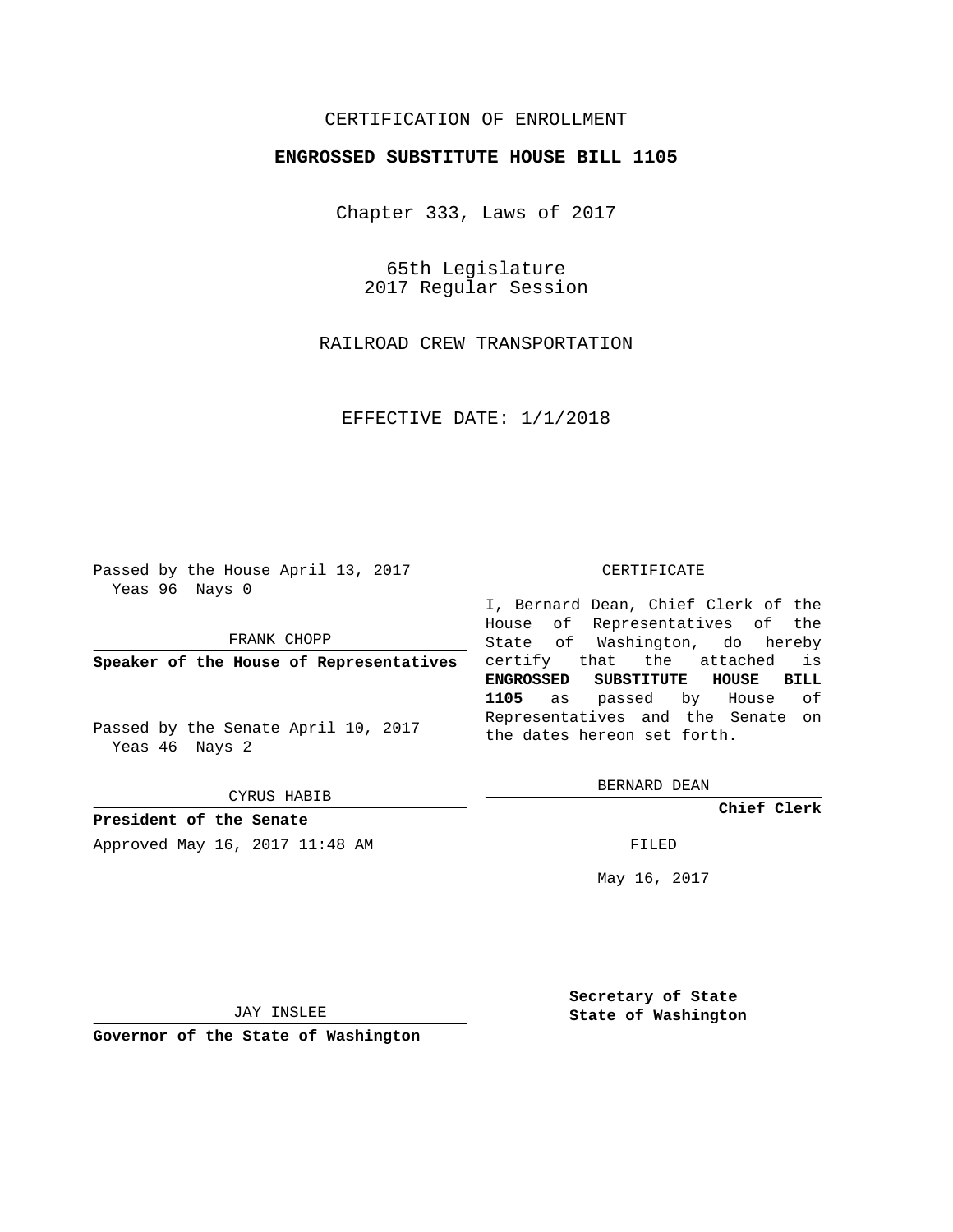#### **ENGROSSED SUBSTITUTE HOUSE BILL 1105**

AS AMENDED BY THE SENATE

Passed Legislature - 2017 Regular Session

# **State of Washington 65th Legislature 2017 Regular Session**

**By** House Transportation (originally sponsored by Representatives Stanford, Orcutt, Clibborn, Stambaugh, Hayes, Stonier, Koster, Holy, Ryu, Ormsby, Fey, Wylie, Dolan, Sells, Muri, Haler, Goodman, Doglio, Hudgins, Gregerson, Barkis, Kilduff, Santos, Tarleton, Pollet, Farrell, and Riccelli)

READ FIRST TIME 02/23/17.

1 AN ACT Relating to railroad crew transportation; amending RCW 2 81.61.010, 81.61.040, and 42.56.330; adding new sections to chapter 3 81.61 RCW; and providing an effective date.

4 BE IT ENACTED BY THE LEGISLATURE OF THE STATE OF WASHINGTON:

5 **Sec. 1.** RCW 81.61.010 and 1977 ex.s. c 2 s 1 are each amended to read as follows:6

7 Unless the context clearly requires otherwise( $(\tau + \text{the term})$ ):

8 (1) "Contract crew transportation vehicle," as used in this 9 chapter, means every motor vehicle, designed to transport fifteen or 10 fewer passengers, including the driver, that is owned, leased, 11 <u>operated, or maintained by a person contracting with a railroad</u> 12 company or its agents, contractors, subcontractors, vendors, 13 subvendors, secondary vendors, or subcarriers, and used primarily to 14 provide railroad crew transportation.

15 (2) "Passenger-carrying vehicle<sub>r</sub>" as used in this chapter<sub>r</sub> means 16 those buses ((and)), vans, trucks, and cars owned, operated, and 17 maintained by a railroad company ((which)) and primarily used to 18 transport((s)) railroad employees in other than the cab of such 19 vehicle and designed primarily for operation on roads which may or 20 may not be equipped with retractable flanged wheels for operation on 21 railroad tracks.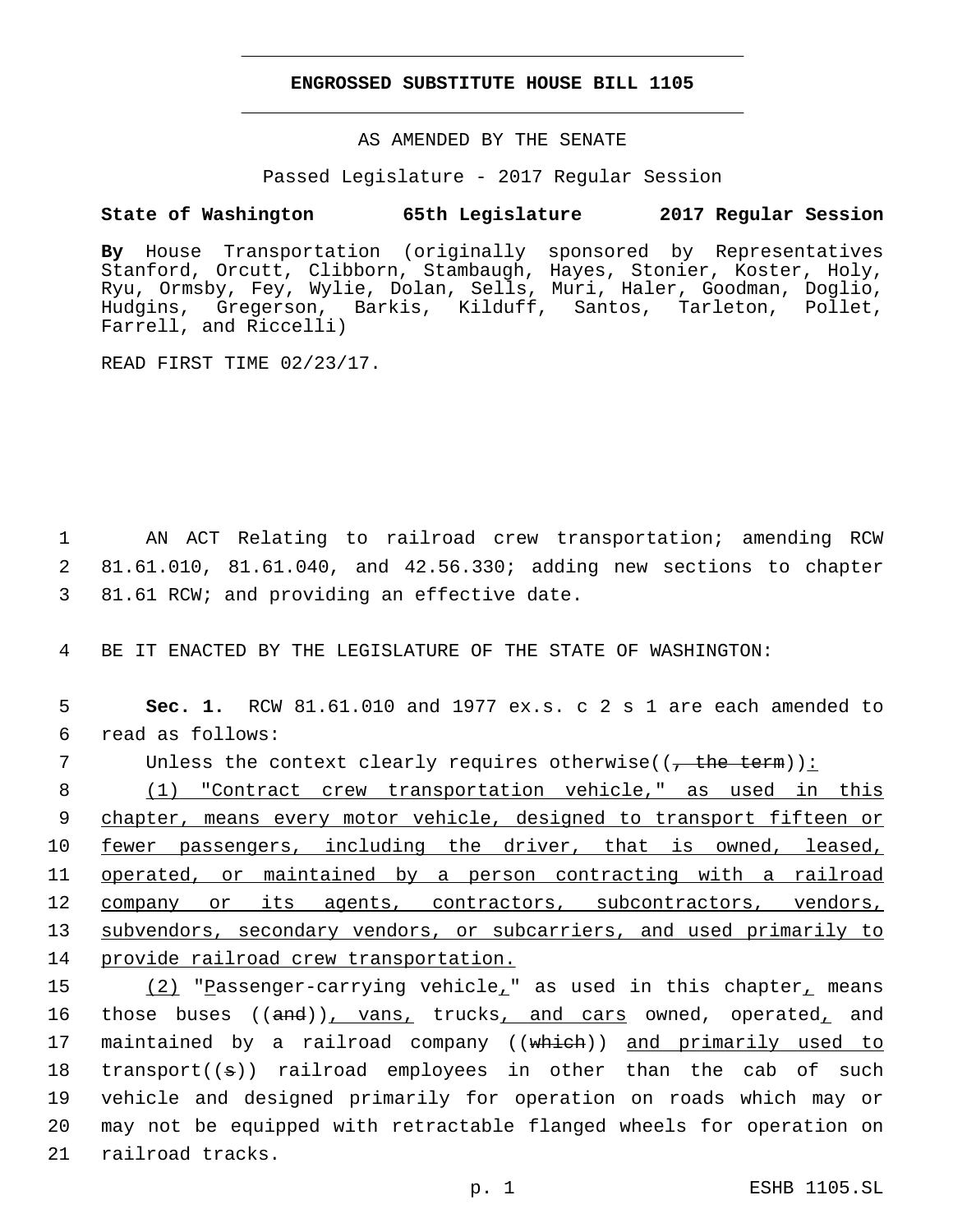NEW SECTION. **Sec. 2.** A new section is added to chapter 81.61 2 RCW to read as follows:

 (1) The commission must regulate persons providing contract railroad crew transportation and every contract crew transportation vehicle with respect to driver qualifications, equipment safety, safety of operations, hours of service by drivers, passenger safety, drug testing requirements, and record retention. This regulation must be consistent with the manner in which the commission regulates these areas under chapter 81.70 RCW and the manner in which it regulates safety under chapter 81.68 RCW, as well as with the approach used in federal motor carrier safety regulations under Title 49 of the code of federal regulations. In the event of a conflict between this chapter and the laws referenced in this subsection, this chapter 14 governs.

 (2) The commission must adopt rules under chapter 34.05 RCW as necessary to carry out this chapter regarding the operation of 17 contract crew transportation vehicles.

 (3)(a) The commission must require insurance coverage for each contract crew transportation vehicle that satisfies the following 20 minimum amounts:

 (i) Five million dollars combined single limit coverage for bodily injury and property damage liability coverage; and

 (ii) Uninsured and underinsured motorist coverage of one million 24 dollars.

 (b) If a third party contracts with the person operating the vehicle on behalf of the railroad company or its agents, contractors, subcontractors, vendors, subvendors, secondary vendors, or subcarriers to transport railroad crew, the insurance requirements may be satisfied by either the third party or the person operating the vehicle, so long as the person operating the vehicle names the third party as an additional insured or named insured. The railroad company may also satisfy the insurance requirements. Proof of coverage must be provided to the commission by the person contracting 34 with the railroad company.

 (4) The commission must require the form and posting of adequate notices in a conspicuous location in all contract crew transportation vehicles to advise railroad employee passengers of their rights, the opportunity to submit safety complaints to the commission, the complaint process, and contact information for the commission.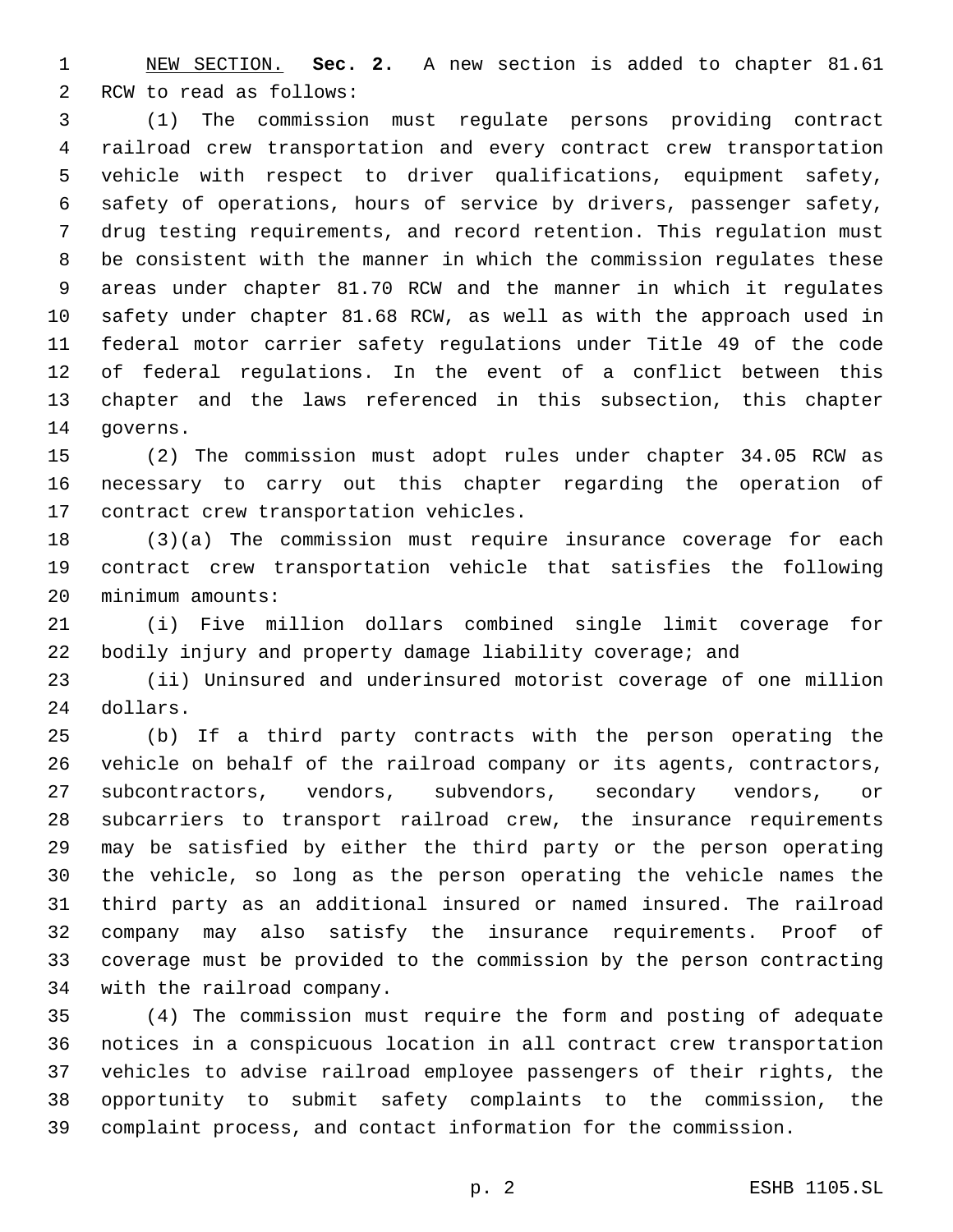(5) The commission must require persons providing contract railroad crew transportation to ensure that all drivers of contract crew transportation vehicles successfully complete at least eight hours of commission-approved safety training that includes, but is not limited to, vehicle and passenger safety awareness, rail yard safety, grade crossing safety, load securement, and distracted and 7 fatiqued driving.

 (6) The commission must investigate safety complaints related to contract railroad crew transportation under this chapter and take 10 appropriate enforcement action as authorized.

 (7) The commission may enforce this chapter with respect to persons providing contract railroad crew transportation under the authority in RCW 81.04.380 through 81.04.405, including assessing 14 penalties as warranted.

 (8) The commission may suspend or revoke a permit upon complaint by any interested party, or upon the commission's own motion after notice and opportunity for hearing, when it finds that any person owning, leasing, operating, or maintaining contract crew transportation vehicles has violated this chapter or the rules of the commission, or that the company or its agent has been found by a court or governmental agency to have violated the laws of a state or 22 the United States.

 NEW SECTION. **Sec. 3.** A new section is added to chapter 81.61 24 RCW to read as follows:

 (1) A person is immediately and automatically disqualified from operating a contract crew transportation vehicle for a period of three years if (a) the person is convicted of, or is found to have committed, two or more traffic violations that result in suspension or revocation of the person's driver's license within a three-year period, for a reason other than the nonpayment of fines, or (b) the person is found guilty of, or is found to have committed, any drug or alcohol-related traffic offense, using a vehicle to commit a felony, leaving the scene of an accident, prohibited passing of another vehicle, a railroad-highway grade crossing offense identified in RCW 46.25.090(8), or driving with a suspended, revoked, or canceled 36 license.

 (2) A driver that sustains a conviction or a traffic violation as outlined under this section while employed by a contract carrier must report the conviction or infraction to the carrier within ten days of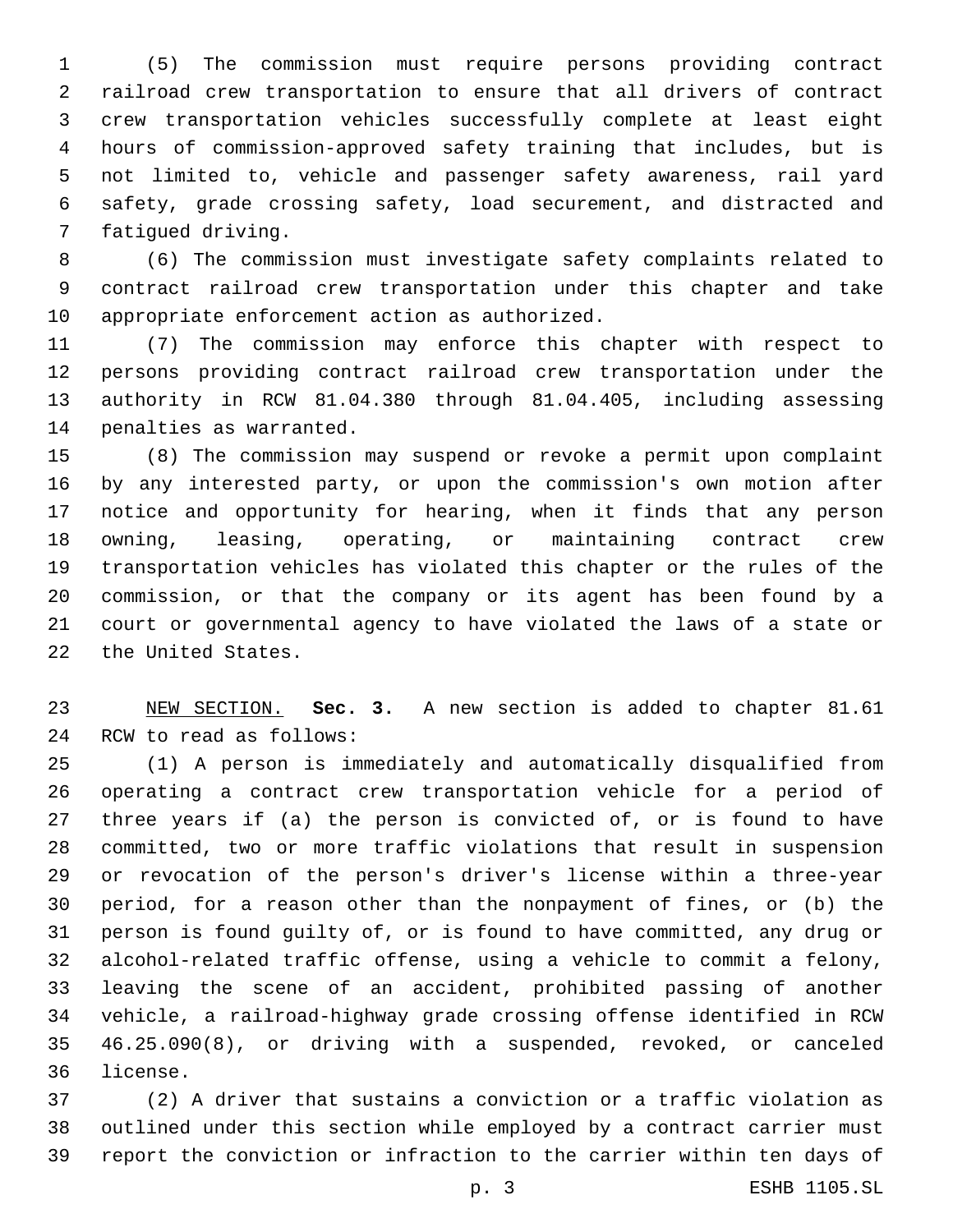the date of conviction or the finding that the infraction was 2 committed.

 NEW SECTION. **Sec. 4.** A new section is added to chapter 81.61 4 RCW to read as follows:

 (1) The commission must compile data regarding any reported safety complaints, accidents, regulatory violations and fines, and corrective actions taken by the commission involving vehicles regulated under this chapter. A railroad company, and any person that owns or leases, operates, or maintains contract crew transportation vehicles in the state, must, at the request of the commission, provide data relevant to any complaints and accidents, including location, time of day, visibility, a description of the event, whether any property damage or personal injuries resulted, and any corrective action taken by the railroad company, person operating the contract crew transportation vehicle, or commission. The commission 16 must make this data available upon request.

 (2) Information included in safety complaints that identifies the employee who submitted the complaint is exempt from public inspection 19 and copying pursuant to RCW 42.56.330.

 **Sec. 5.** RCW 81.61.040 and 1977 ex.s. c 2 s 4 are each amended to 21 read as follows:

22 (1) The commission may, in enforcing rules and orders under this 23 chapter, inspect any passenger-carrying vehicle ((provided by a railroad company to transport employees in the course of their 25 employment)) or contract crew transportation vehicle. Upon request, the chief of the state patrol may assist the commission in these 27 inspections.

 (2) Consistent with section 2 of this act, the commission must develop an inspection program for contract crew transportation vehicles. This program must require a periodic inspection of each vehicle, including a review of operational practices.

 **Sec. 6.** RCW 42.56.330 and 2015 c 224 s 4 are each amended to 33 read as follows:

 The following information relating to public utilities and transportation is exempt from disclosure under this chapter:

 (1) Records filed with the utilities and transportation commission or attorney general under RCW 80.04.095 or 81.77.210 that

p. 4 ESHB 1105.SL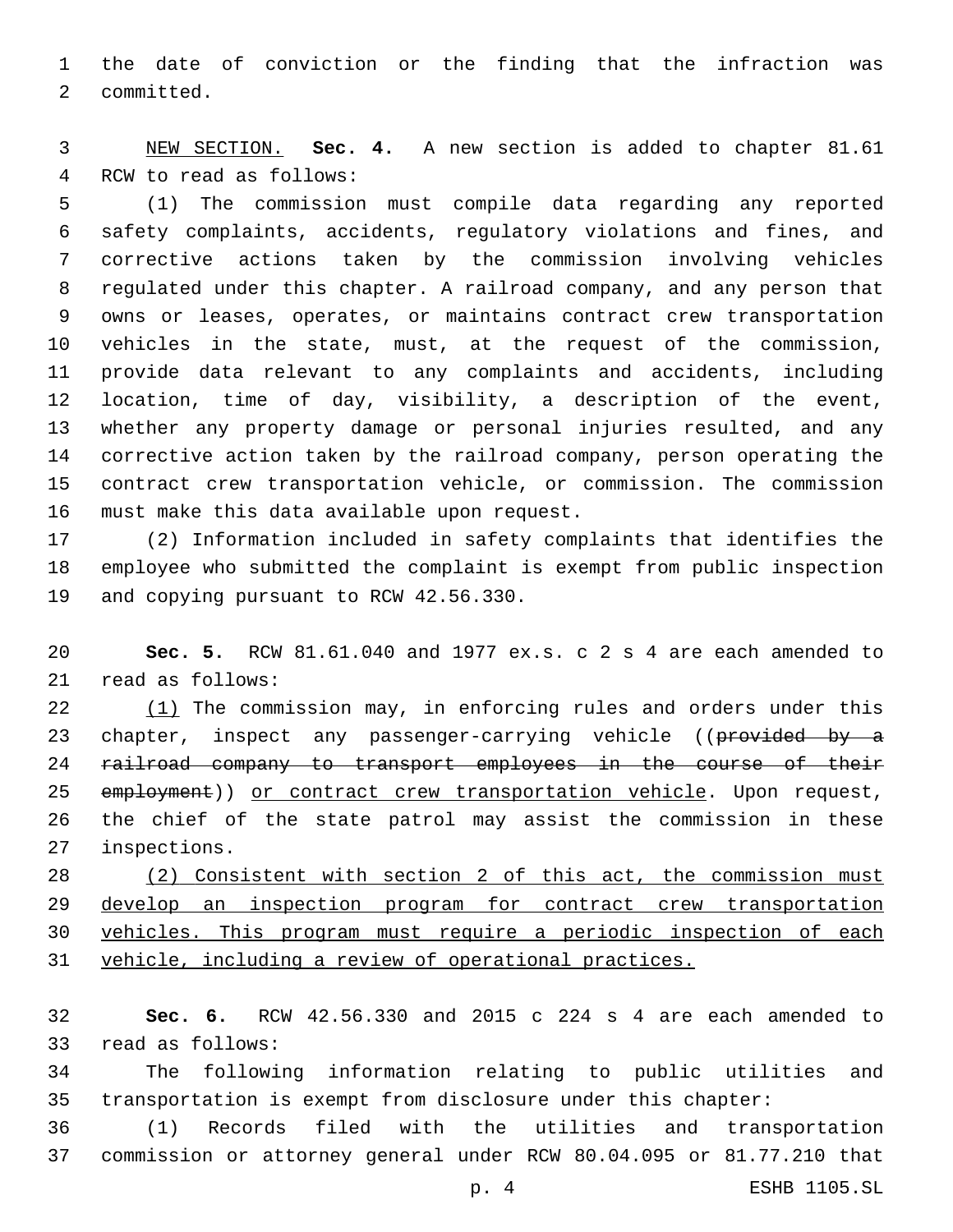a court has determined are confidential under RCW 80.04.095 or 81.77.210;2

 (2) The addresses, telephone numbers, electronic contact information, and customer-specific utility usage and billing information in increments less than a billing cycle of the customers of a public utility contained in the records or lists held by the public utility of which they are customers, except that this information may be released to the division of child support or the agency or firm providing child support enforcement for another state under Title IV-D of the federal social security act, for the establishment, enforcement, or modification of a support order;

 (3) The names, residential addresses, residential telephone numbers, and other individually identifiable records held by an agency in relation to a vanpool, carpool, or other ride-sharing 15 program or service. ((Participant's [Participants'])) Participants' names, general locations, and point of contact may be disclosed to other persons who apply for ride-matching services and who need that information in order to identify potential riders or drivers with 19 whom to share rides;

 (4) The personally identifying information of current or former participants or applicants in a paratransit or other transit service operated for the benefit of persons with disabilities or elderly 23 persons;

 (5) The personally identifying information of persons who acquire and use transit passes or other fare payment media including, but not limited to, stored value smart cards and magnetic strip cards, except that an agency may disclose personally identifying information to a person, employer, educational institution, or other entity that is responsible, in whole or in part, for payment of the cost of acquiring or using a transit pass or other fare payment media for the purpose of preventing fraud. As used in this subsection, "personally identifying information" includes acquisition or use information pertaining to a specific, individual transit pass or fare payment 34 media.

 (a) Information regarding the acquisition or use of transit passes or fare payment media may be disclosed in aggregate form if the data does not contain any personally identifying information.

 (b) Personally identifying information may be released to law enforcement agencies if the request is accompanied by a court order;